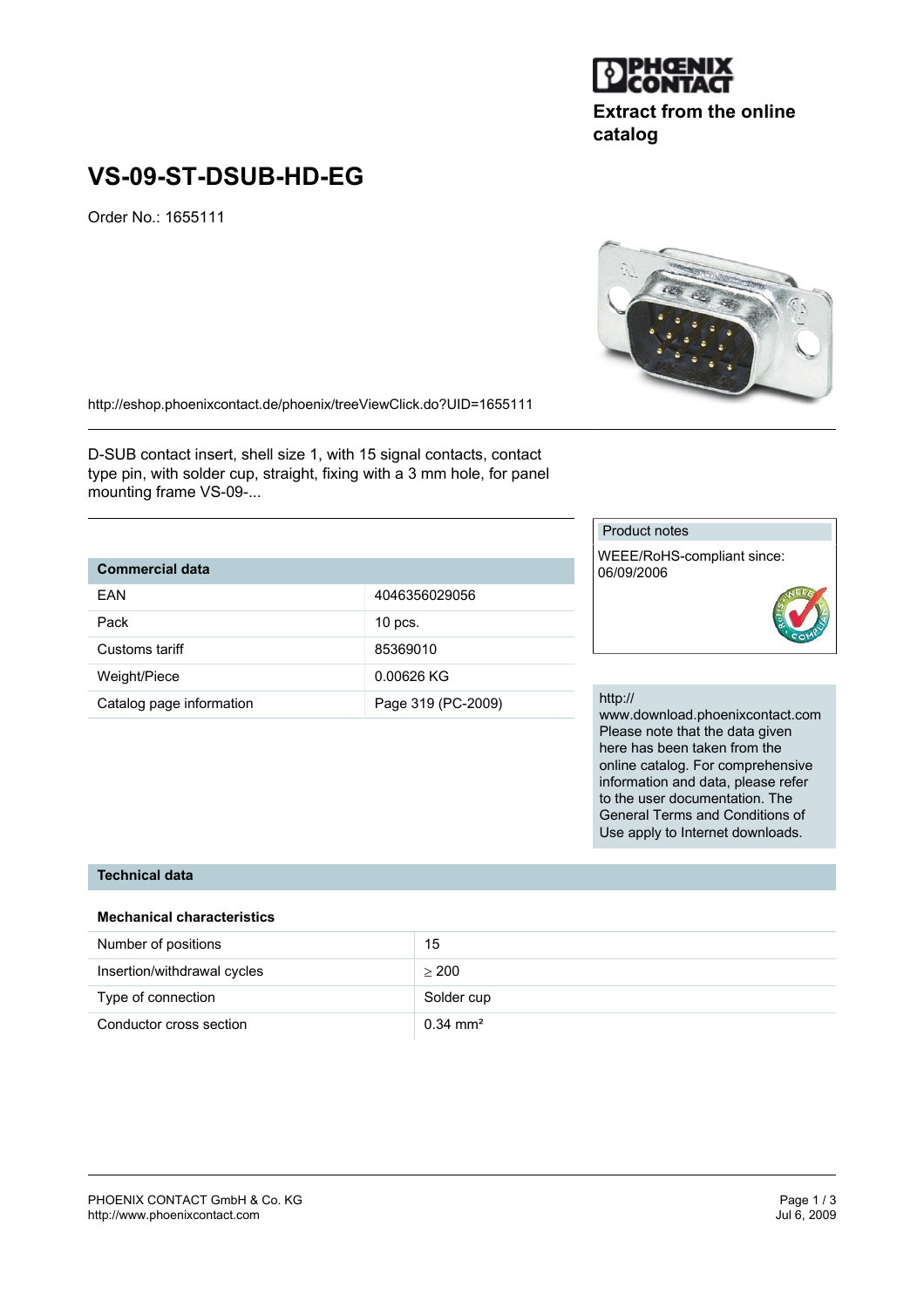| Connection cross section AWG       | 22             |
|------------------------------------|----------------|
| Insertion force per signal contact | $<$ 3.40 N     |
| Ambient temperature (operation)    | -55 °C  125 °C |

#### **Material data**

| Housing material                   | Steel, yellow chromated      |
|------------------------------------|------------------------------|
| Contact carrier material           | Polyester GF                 |
| Contact material                   | Copper alloy                 |
| Contact surface material           | Hard gold-plated over nickel |
| Inflammability class acc. to UL 94 | V0                           |

#### **Electrical characteristics**

| Rated voltage (III/3) | 60 V   |
|-----------------------|--------|
| Rated surge voltage   | $1$ kV |
| Rated current         | 3 A    |

## **Drawings**

#### Dimensioned drawing





D-SUB contact insert